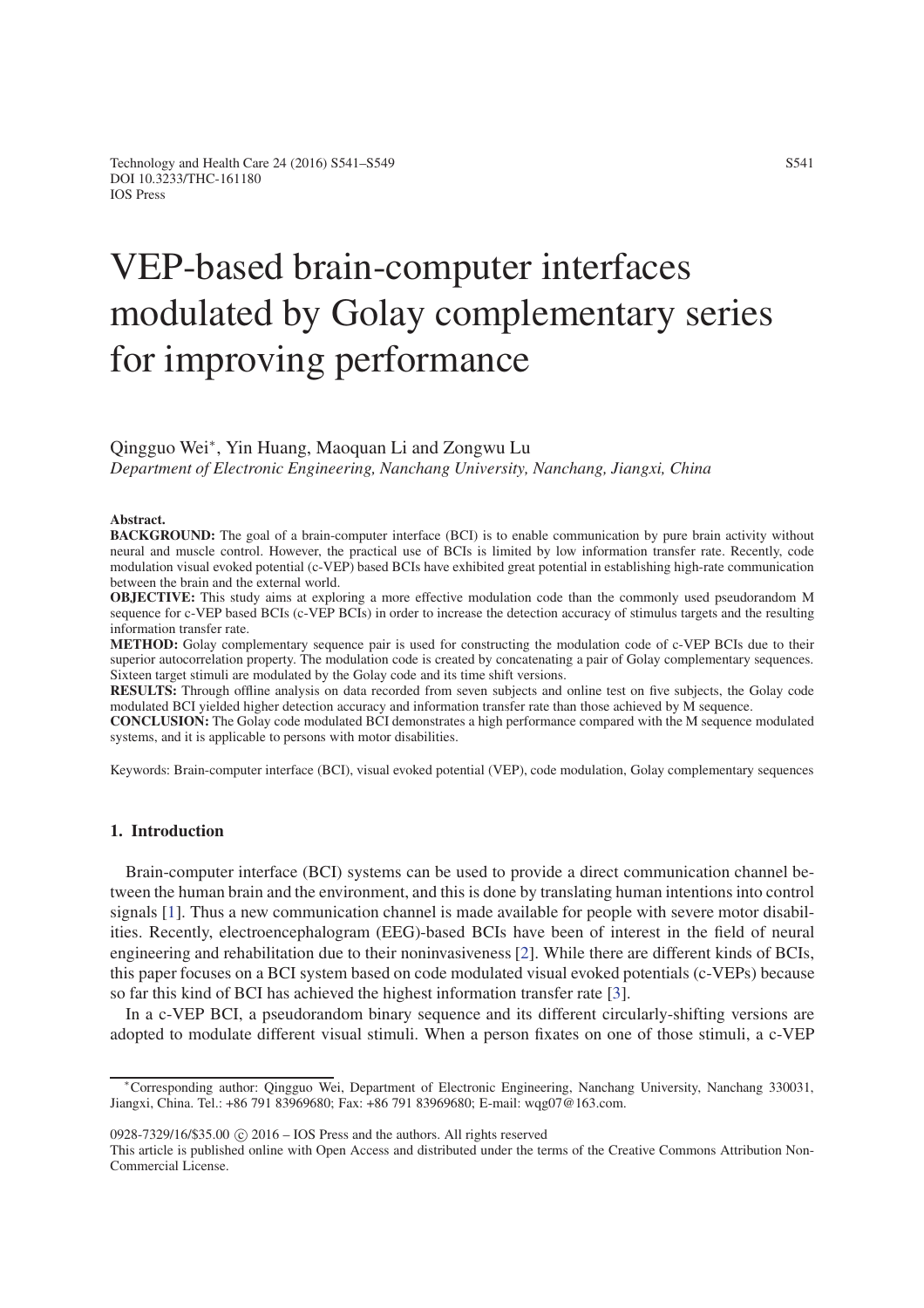

Fig. 1. The basic structure of a c-VEP based BCI.

is evoked in the occipital lobe of his brain and can be detected with the method of template matching. The idea was presented by Sutter in 1984 [\[4\]](#page-8-3) and was tested on an amyotrophic lateral sclerosis (ALS) patient. Using intracranial electrodes for data acquisition, the subject was able to write 10 to 12 words/min [\[5\]](#page-8-4). Since then, the c-VEP BCI has not been paid much attention to until recently. Bin et al. revived it by building a c-VEP BCI with the highest information transfer rate among all kinds of BCIs [\[3\]](#page-8-2). The average information transfer rate across subjects achieved by their 32-target system was as high as 108 bits/min.

Although the c-VEP BCI yields the highest information transfer rate, the average detection accuracy is only 85% in Bin's 32-target system, which is relatively low compared with that of frequency modulated BCI systems (over 90%). Thereby, there is much room for improvement in terms of classification accuracy. To ensure high target detection speed, the modulation code could not be taken too long because the length of one stimulus period dominates the time for making a decision on the attended target. Usually, a 63-bit pseudorandom M sequence is employed in c-VEP BCI systems. For 32 stimulus targets, the difference between the two modulation sequences of two adjacent stimulus targets is only two bits. In order to obtain high target detection accuracy, it is highly required that the modulation code has excellent autocorrelation property. This motivated us to explore binary modulation codes with better autocorrelation property than pseudorandom M sequences.

This paper uses Golay complementary sequences as a new modulation code of c-VEP BCIs to improve detection accuracy. Bipolar Golay sequence pairs have attracted considerable attention for linear system identification based on a cross-correlation analysis. The system under study is often characterized by the presence of weak nonlinearities, which introduces artifacts in the linear system characteristics measured by cross correlation [\[6\]](#page-8-5). The proposed Golay modulation code is shown to increase the performance in offline data analysis with seven subjects and their feasibility is demonstrated in online tests with five subjects.

# 2. Method

# *2.1. System configuration*

Figure 1 depicts the basic structure of a c-VEP BCI system. The system consists of an EEG amplifier and a personal computer (PC) with a cathode ray tube (CRT) or liquid crystal display (LCD) monitor. Stimulus presentation and online classification are operated in the PC. The c-VEP BCI requires a trigger signal in the EEG amplifier provided through the parallel port, which synchronizes the stimulus presentation and the EEG data. Visual stimuli are presented on the LCD monitor with a 60 Hz refresh rate. DirectX (Microsoft Inc.) is employed to ensure synchronization of the presented stimuli.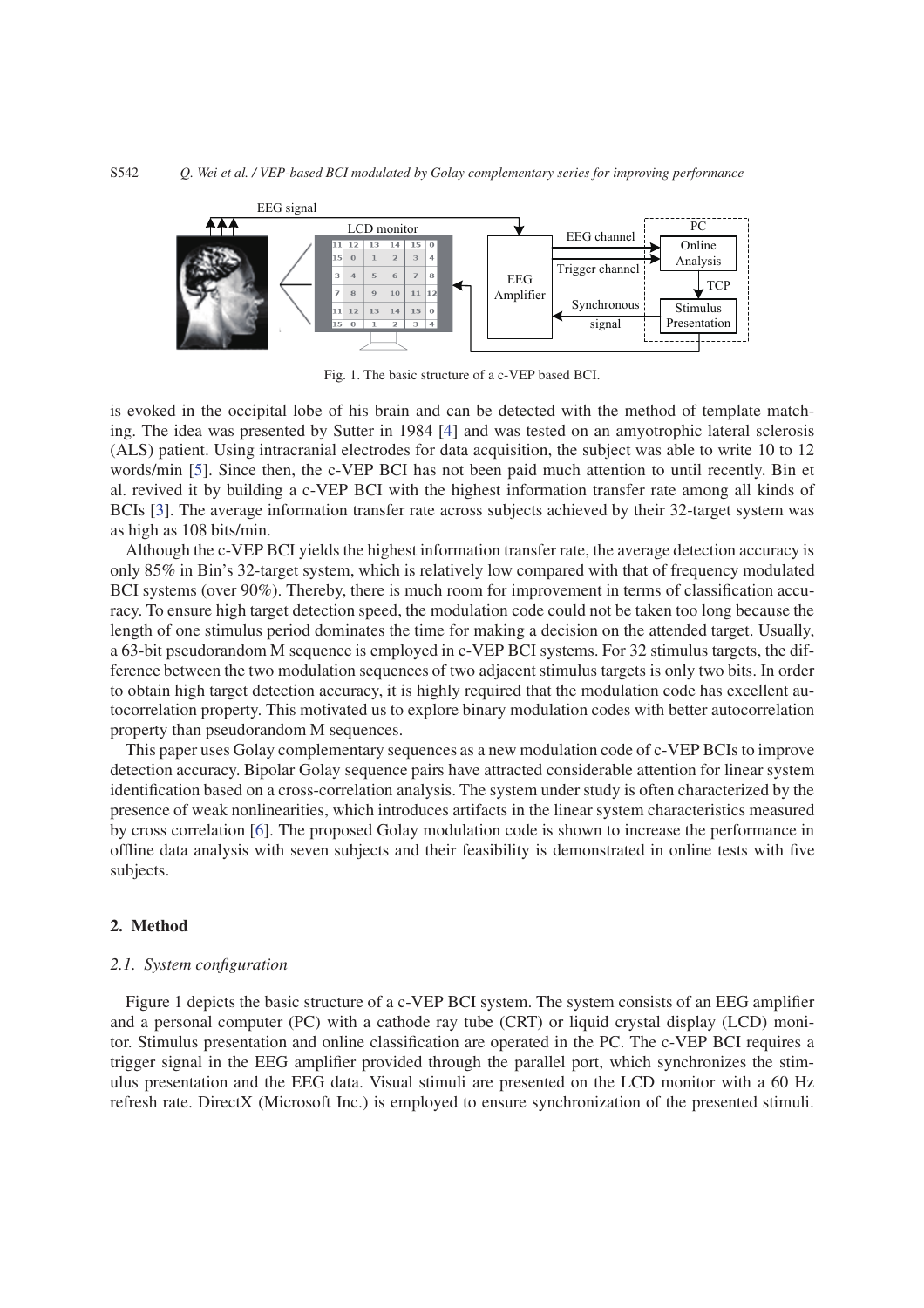| 13<br>12<br>14<br>15<br>0<br>11                |                                    |    |    |    |          |  |
|------------------------------------------------|------------------------------------|----|----|----|----------|--|
| 15<br>$\mathcal{E}$<br>$\theta$<br>2<br>1<br>4 |                                    |    |    |    |          |  |
| 3                                              | 8<br>5<br>$\overline{4}$<br>7<br>6 |    |    |    |          |  |
| $\mathbf{8}$<br>12<br>9<br>10<br>11            |                                    |    |    |    |          |  |
| 11                                             | 12                                 | 13 | 14 | 15 | $\Omega$ |  |
| 15                                             | $\theta$                           | 1  | 2  | 3  | 4        |  |
|                                                | (a)                                |    |    |    |          |  |

Fig. 2. (a) Arrangement of the stimuli for the c-VEP BCI. The 16 targets distributed as  $4\times4$  array (the gray area in the center of the screen) surrounded by 20 complementary flickers (white area); (b) The modulation sequences of 16 targets in one stimulation cycle.



Fig. 3. Golay complementary series pairs with length 10. Like element pairs of separation one (a) and two (b).

A stimulus alternates between two states of 'light' and 'dark', which can be denoted respectively by 1 and 0 in the binary sequence. Thereby, a 20 Hz flickering can be represented by the binary sequence '100100100100 $\cdots$ ' when the refresh rate of the monitor is 60 Hz.

The c-VEP BCI under study consists of 16 targets with target arrangement shown in Fig. 2(a). The 16 target stimuli are arranged as a  $4 \times 4$  matrix in gray area and surrounded by 20 complementary non-target stimuli. The target and non-target stimuli are placed according to the principle of equivalent neighbors [\[5\]](#page-8-4). A 64-bit binary Golay code is used to modulate the target and non-target stimuli according to circular-shift relationship because of its good autocorrelation property. The circular-shift process is shown in Fig. 2(b), with T0 having no shift, T1 being shifted by 4 bits, T2 being shifted by 8 bits and T3 being shifted by 12 bits, etc.

## *2.2. Golay complementary series*

A set of complementary series presented by Golay is defined as a pair of equally long, finite sequences of two kinds of elements which have the property that the number of pairs of like elements with any one given separation in one series is equal to the number of pairs of unlike elements with the same given separation in the other series [\[7\]](#page-8-6). As shown in Fig. 3, the Golay complementary series pair, A:1001010001 and B:1000000110, have respectively three pairs of like and three pairs of unlike adjacent elements, four pairs of like and four pairs of unlike alternate elements, and so forth for all possible separations. The basic property of Golay complementary series is its excellent autocorrelation property. Let  $a(n)$  and  $b(n)$  denote a pair of n-long bipolar Golay complementary series taking value of either +1 or −1, the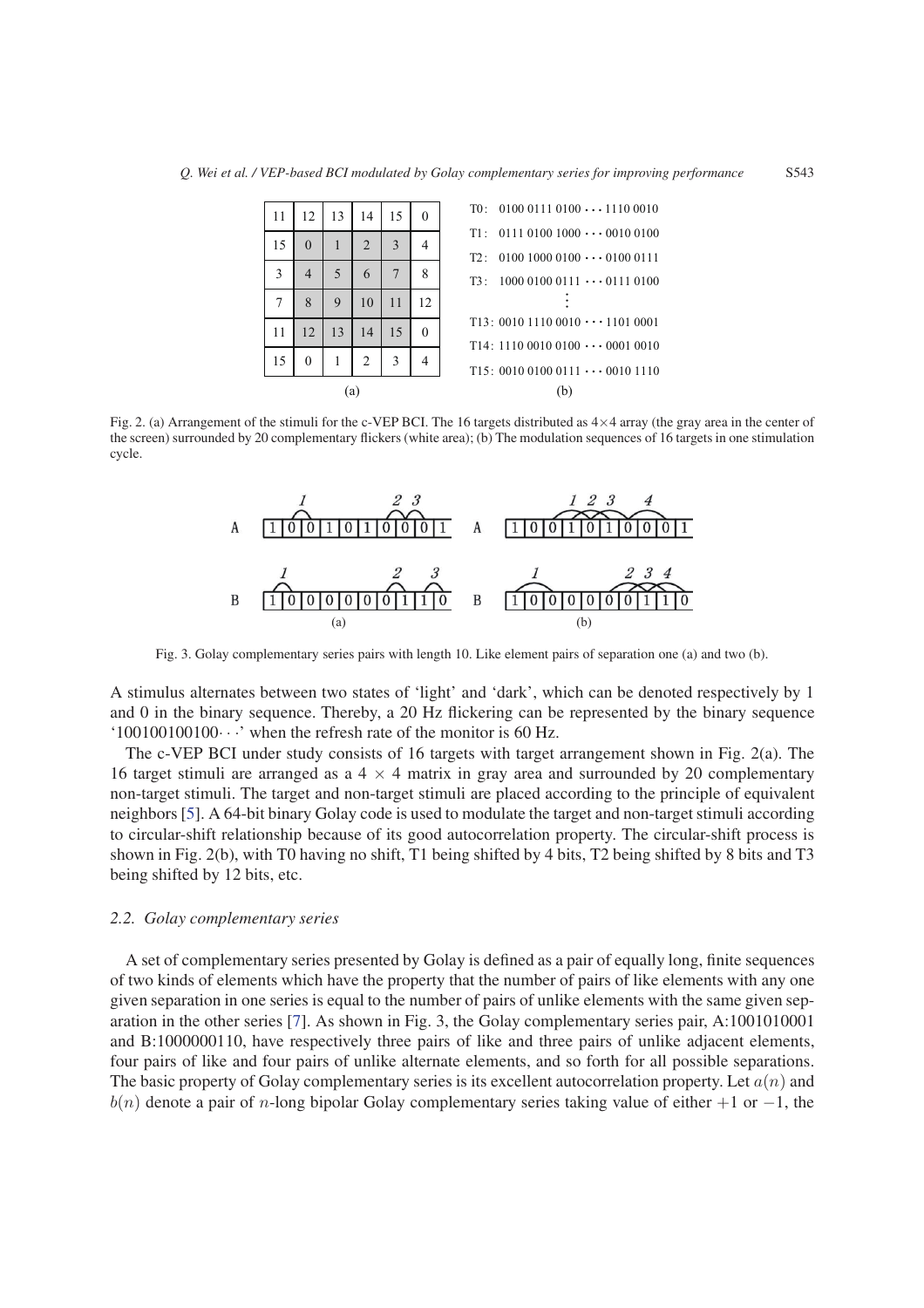

Fig. 4. Autocorrelation property of Golay complementary sequence.

sum of their respective autocorrelation series is zero elsewhere, except for the center term. This can be formulated as follows

$$
a(n) * a(-n) + b(n) * b(-n) = 2N\delta(n)
$$
\n(1)

which is known as the complementarity condition [\[7\]](#page-8-6). The autocorrelation function of unipolar Golay complementary series with elements  $+1$  and 0 is not as ideal as bipolar ones, but it still has excellent autocorrelation property.

# *2.3. Golay series as modulation code of c-VEP BCIs*

The ideal autocorrelation property of bipolar Golay series makes its application in several fields such as system identification, communication engineering and medical imaging  $[8-11]$  $[8-11]$ . As illustrated in Fig. 4, one way to use Golay series for ultrasound imaging is to have two transmits for each focal zone [\[9\]](#page-8-9). After the first firing with code A, the return echo is correlated with corresponding decode filter A; subsequently code B is fired, and the return echo is filtered with decode filter B. The two filtered waveforms are summed to complete the decoding process. The decoding result is that the main-lobe will be enhanced and meanwhile the side-lobe will be fully cancelled if there is no system noise.

For c-VEP BCI systems, only one code with different shifts is allowed to modulate all stimuli. Thus, the crucial problem for applying Golay series to a c-VEP BCI is how to adapt its two codes into one modulation code and retain complementary property. To this end, one method is to concatenate the two codes of a Golay series. For instance, a 64-bit modulation code AB is constructed by concatenating the following two codes of a 32-bit Golay series pair

# A : 01000111010010000100011110110111; B : 00010010000111010001001011100010

The validity of the method is decided by its corresponding decoding method. The typical decoding method for detecting the attended stimulus is template matching, which is to calculate the correlation coefficient between a segment of currently recorded EEG data and all stimulus templates. Correlation coefficient is the cross correlation of two signals with zero lag and is basically the inner product of the two signals. When Golay code AB is used as modulation code, the correlation coefficient between currently recorded data and a template is equal to the sum of two inner products of the part of data and templates corresponding to code A and code B. When the lag is not zero, the side-lobe cannot be cancelled but takes small values in general. Thereby, concatenating code A and code B together as a modulation code complies approximately with the principle of Golay complementary property.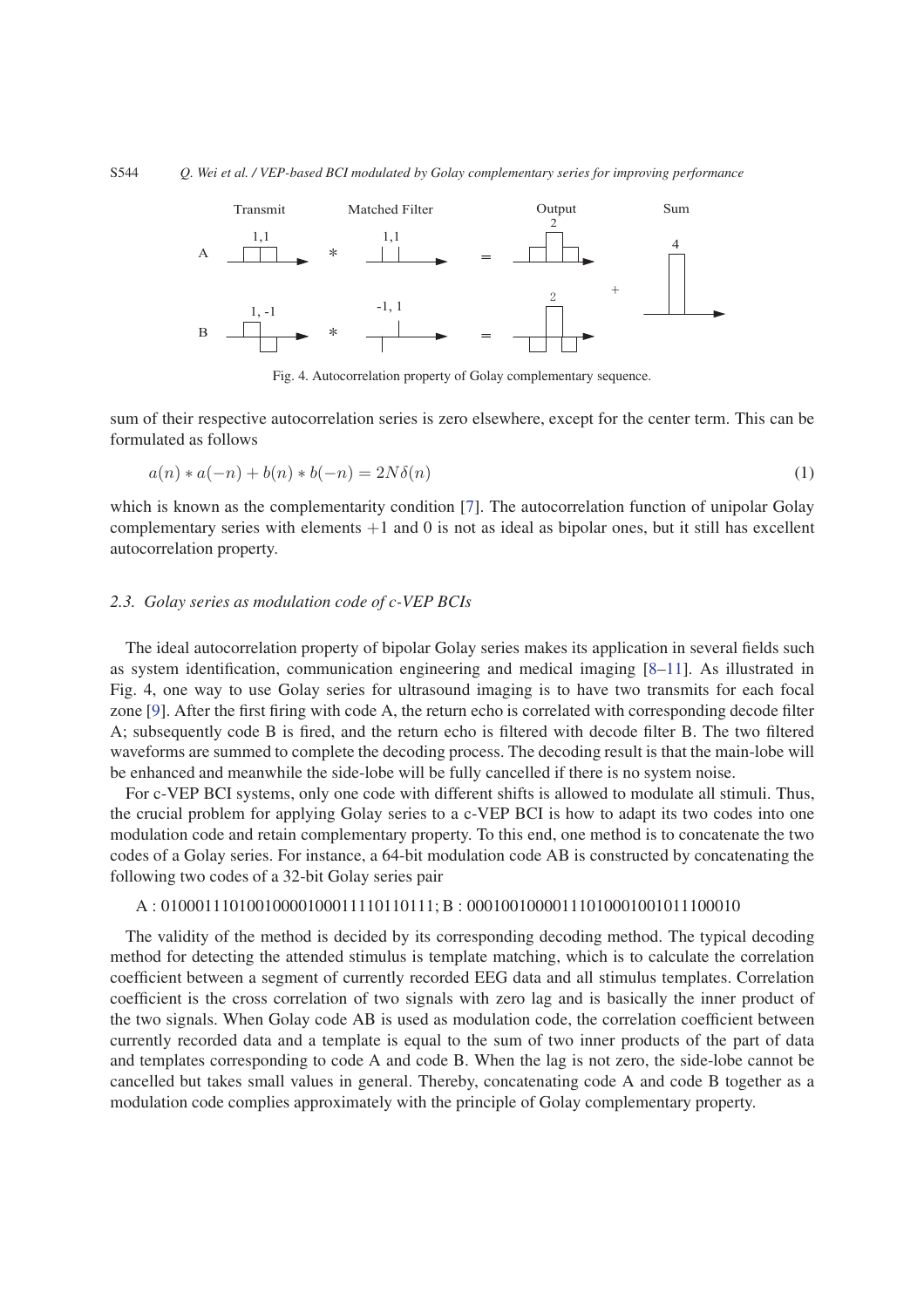#### *2.4. Stimulus target detection*

As in Bin's system [\[3\]](#page-8-2), template matching is used as the target detection method in our c-VEP BCI system. Thus, a template needs to be generated first for each target. The eleventh target is defined as reference target and its template is referred to as reference template. The templates for other targets can be obtained from the reference template by shifting fixed bits between two adjacent targets. In practice, any target can be selected as the reference target. To attain the reference template, the user has to attend to the reference target k times. A reference template  $M_r(t)$  is obtained by averaging the EEG signals over k stimulus cycles. By using the circular-shift property of the c-VEP BCI, a template for all other targets can be generated by shifting the template  $M_r(t)$  according to the following formula

$$
M_x(t) = M_r(t - (\tau_x - \tau_r)), x = 1, 2, 3, \dots 16
$$
\n(2)

where x denotes template number and  $\tau$  denotes the lag. After template for each target is generated, the system can identify which target the user is attending to, by calculating the correlation coefficient  $\rho_k$ between the currently recorded EEG signal and each template as follows

$$
\rho_k = \frac{\langle M_k(t), x(t) \rangle}{\sqrt{\langle M_k(t), M_k(t) \rangle \langle x(t), x(t) \rangle}}
$$
\n(3)

The fixation target is decided as the one whose template achieves the largest correlation coefficient. In order to improve detection accuracy, multichannel EEG signals can be used and accordingly, the canonical correlation analysis (CCA) can be employed. The goal of CCA is to find linear transformations  $W_x$  and  $W_s$ , which maximizes the correlation between the multichannel EEG data X and the signal componentof the original EEG data [\[12\]](#page-8-10):

$$
\underset{W_x, W_s}{Max} \frac{W_x^T X S^T W_s}{\sqrt{W_x^T X X^T W_x W_s^T S S^T W_s}}
$$
\n
$$
\tag{4}
$$

In practice, the optimal spatial filter  $W_x$  is employed for spatially filtering EEG data so that better target detection accuracy can be achieved.

To construct the spatial filter  $W_x$ , the user is required to fixate on the reference target, and the EEG data within  $k$  trials are collected. All trials are centered and then concatenated to a new matrix  $X$  with dimension of  $n \times (k \cdot m)$ . The multichannel evoked response R can be obtained by averaging all k trials, then  $R$  is replicated  $k$  times, to obtain the signal component  $S$  of the original EEG data

$$
S = [RR \cdots R] \tag{5}
$$

The matrices X and S can be utilized for calculating the spatial filter  $W_x$  by CCA algorithm. The two matrices need the same number of  $k \cdot m$  columns but are allowed to have different number of rows. The EEG amplifier Mipower, made in Institute of Neural Engineering, Tsinghua University, is used for recording EEG data, and seven electrodes over the occipital region (O1, O2, Pz, P3, P4, T5, T6) are selected in our c-VEP BCI system.

### 3. Subjects and experimental tasks

Seven volunteers (four female and three male) with normal or corrected-to-normal vision participated in the experiment after receiving their informed consent. Their mean age was 23 years old with standard interval of 3 years. During the experiment, each subject was seated in a comfortable chair at 60 cm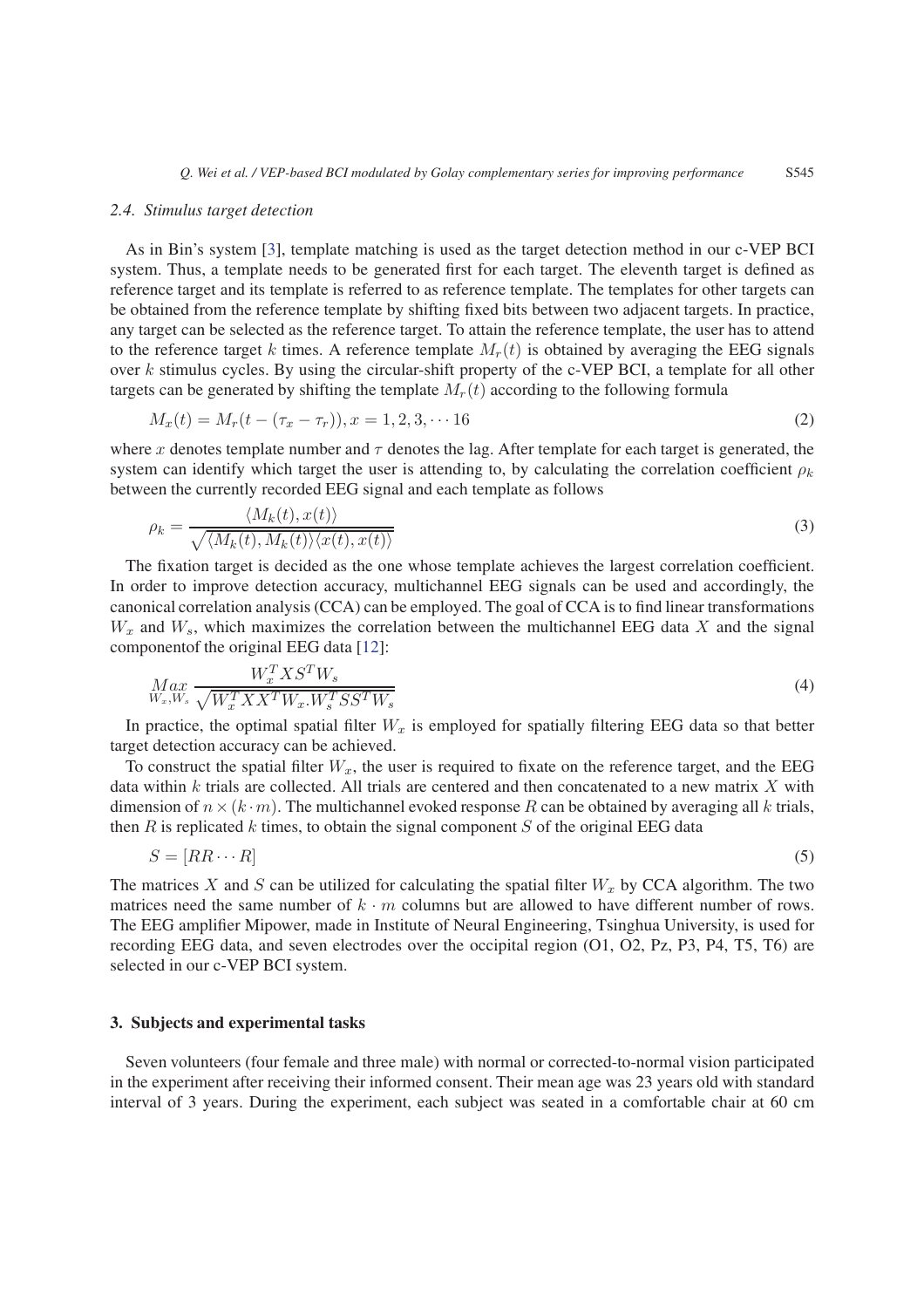| Subject | M sequence | Golay sequence |
|---------|------------|----------------|
| Tong    | 100.00     | 99.69          |
| Famo    | 95.94      | 99.38          |
| Yrmi    | 88.44      | 94.69          |
| Zhai    | 86.88      | 90.63          |
| Hyin    | 87.50      | 95.00          |
| Fong    | 94.06      | 99.69          |
| Lhao    | 84.69      | 90.31          |
| Mean    | 91.07      | 95.63          |
|         |            |                |

Table 1 Offline detection accuracy (%) achieved by the M-sequence and Golay code for the seven subjects

| Table 2                                                     |
|-------------------------------------------------------------|
| The hottom width (me) of control needs for the two modulati |

|  |  | The bottom width (ms) of central peak for the two modulation sequences |
|--|--|------------------------------------------------------------------------|
|--|--|------------------------------------------------------------------------|

| M sequence<br>39<br>Golay sequence<br>ے ر | Subject | moe | tamo | vrmi | zhai | hvin | fong | .hao |
|-------------------------------------------|---------|-----|------|------|------|------|------|------|
|                                           |         |     |      |      |      |      |      |      |
|                                           |         |     |      |      |      |      |      |      |

away from the stimulator in a dimly lit, quiet room. Since all subjects never had any experience of BCI experiments, each had 10 minutes to be familiar with the layout of the visual stimulator before the experiment and adapt himself/herself to the flicking stimulation.

The experiment was divided into two parts: offline and online. In either part, a 64-bit Golay code and a 63-bit M sequence were respectively used for target identification, in order to compare the modulation performance of the two codes. All the seven volunteers participated in the offline experiment, but only five of them participated in the online experiment. In the offline experiment, the sixteen targets in the stimulus matrix of Fig. 2(a) appeared sequentially. The subject attended each of sixteen targets 20 times, resulting in a total of 320 trials; in the online experiment, the sixteen targets in the stimulus matrix of Fig. 2(a) appeared randomly, but the frequency of each target appearance was equivalent. The subject attended each target five times, resulting in a total of 80 trials.

# 4. Results

# *4.1. Offline analysis*

The length of templates is  $T_s = 64/60s = 1.066s$ , which is equal to the length of a stimulus cycle. The time lag between two consecutive targets is  $\tau_s = 4/64s = 0.066s$  in our system. Table 1 reports the detection accuracy rates of the c-VEP BCI modulated by M sequence and Golay code for the seven subjects. It can be seen from the table that the accuracy rate of the Golay code is higher than that of the M sequence for all subjects except for the first subject tong. The maximal gap between the two methods is 7.50% achieved by subject hyin. On average, the detection accuracy yielded by the Golay code is 4.56% higher than that achieved by the M-sequence. This is a remarkable increase in BCI systems. A paired t-test performed at 95% confidence level reveals that the detection accuracy yielded by Golay code is significantly better than that achieved by M sequence with  $p = 0.003$ .

In a c-VEP BCI system, a visual evoked response with a sharp autocorrelation function is expected. To compare modulation performance of the M sequence and Golay code used in the study, the normalized autocorrelation function of the reference templates for all subjects is shown in Fig. 5. As shown in the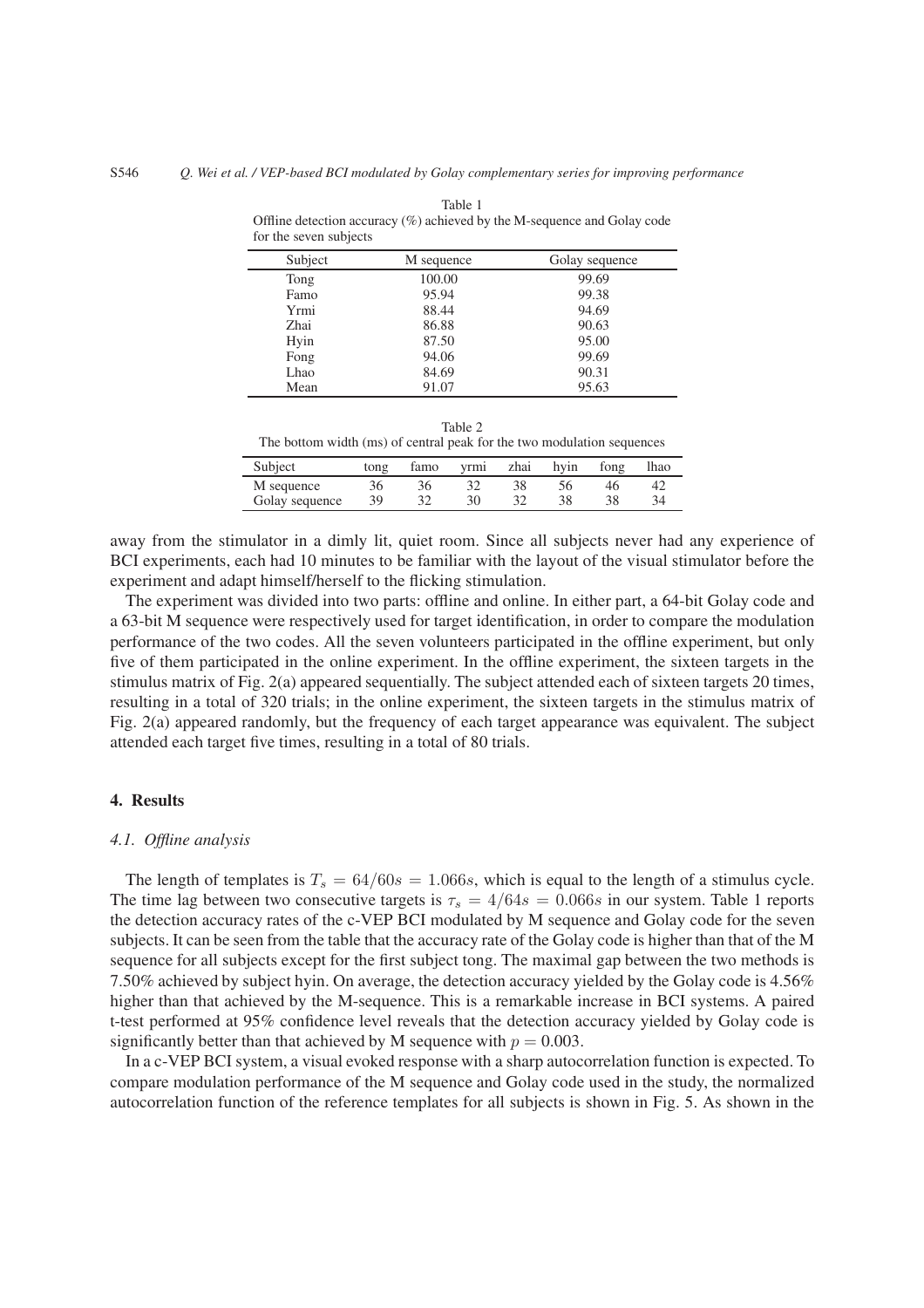

Fig. 5. Autocorrelation function of the reference template yielded by M sequence (left) and Golay code (right) for the seven subjects. The bottom width of the central peak for each of the two modulation sequences is shown in bold line.

figure, the autocorrelations of the reference templates yielded by Golay code are better than those by M sequence in terms of central peak. For all subjects except for subject Tong, the central peak of Golay code template is more acute than that yielded by M sequence template because its bottom width shown in bold line is narrower. The bottom width of central peak for each of the two modulation sequences is reported in Table 2.

Although the central peak could not decide the detection performance, it does affect the detection accuracy for the same subject. Comparing Tables 1 and 2, it is clear that the narrower the central peak, the higher the detection accuracy. Take two subjects as examples. For subject Hyin, the bottom width is 56 ms and 38 ms for the M sequence and Golay code respectively, while for subject Famo, the bottom width is 36 ms and 32 ms respectively. In Table 1, the detection accuracy rates of the M sequence are 87.50% and 95.94% for two subjects, but those of the Golay code are 95% and 99.38%, respectively.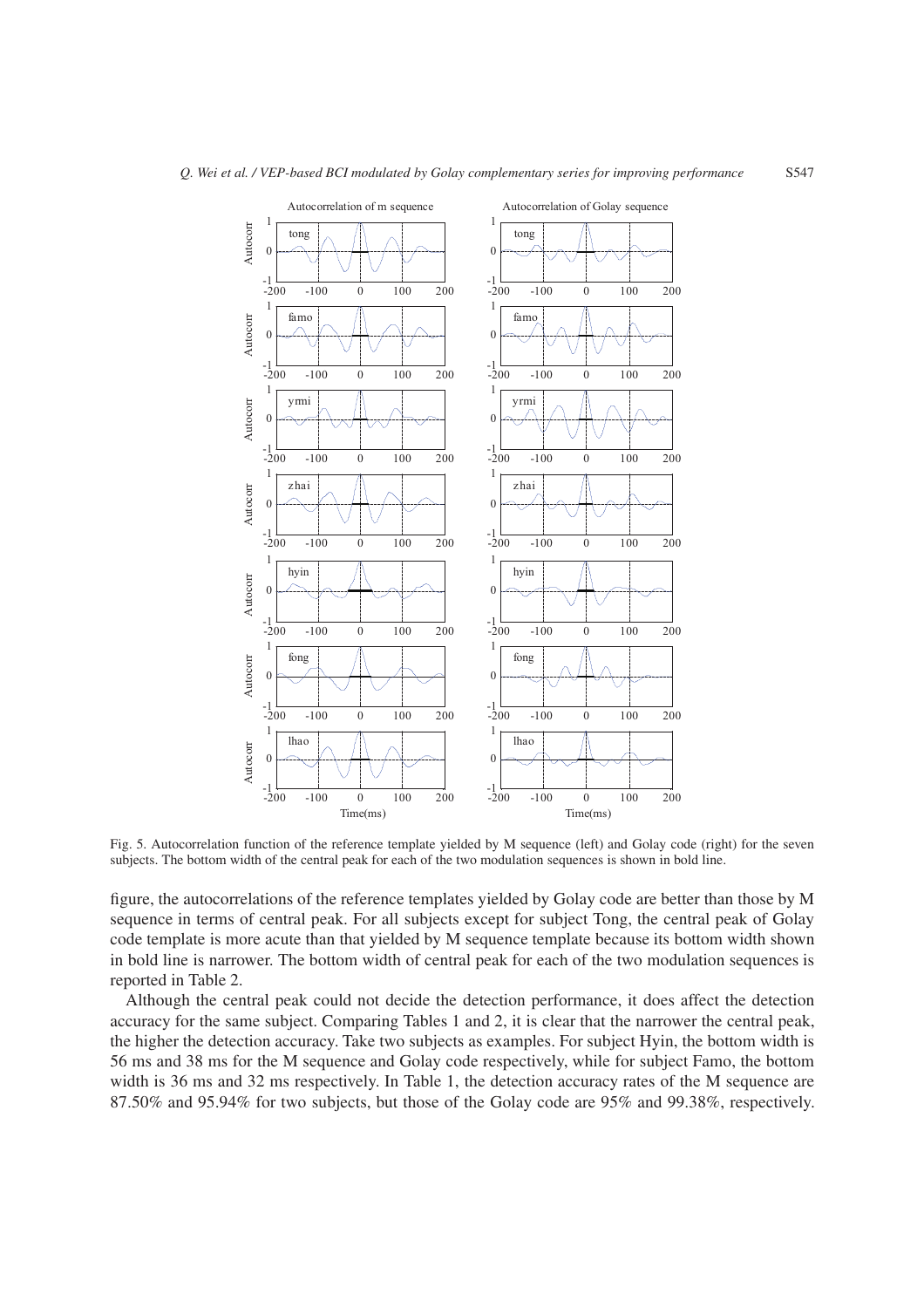| Subject |            | M sequence     | Golay code |                |  |
|---------|------------|----------------|------------|----------------|--|
|         | DA $(\% )$ | ITR (bits/min) | DA $(\%)$  | ITR (bits/min) |  |
| Fong    | 95.00      | 98.18          | 98.13      | 104.30         |  |
| Tong    | 93.75      | 95.40          | 97.50      | 102.67         |  |
| Famo    | 93.13      | 94.06          | 96.88      | 101.13         |  |
| Yrmi    | 91.88      | 91.43          | 96.25      | 99.62          |  |
| Hyin    | 86.88      | 81.68          | 93.75      | 94.00          |  |
| Mean    | 92.13      | 91.95          | 96.50      | 100.21         |  |

Table 3 Online detection accuracy (DA, %) and corresponding ITR (bits/min) achieved by each of the five subjects using M sequence and Golay code modulation respectively

This proves that the detection accuracy of a c-VEP based BCI is closely related to the autocorrelation property of modulation code used. Therefore, it is significant to select the optimal modulation code with best autocorrelation property.

## *4.2. Online evaluation*

In addition to detection accuracy, information transfer rate (ITR) defined by Wolpaw [\[1\]](#page-8-0) is used for evaluating the online performance of the proposed c-VEP BCI. The average online detection accuracy of each subject over the 80 trials and corresponding ITR yielded by both Golay code and M sequence are listed in Table 3. It can be seen from the table that the accuracy rate and ITR achieved by Golay code are higher than those achieved by M sequence for each of the five subjects. The maximal gap in detection accuracy between the two modulation methods is as high as 6.87%, which was achieved by subject hyin. On average, that is 4.37% (92.13% versus 96.5%), resulting in a gap in ITR of 8.26 bits/min (91.95 bits/min versus 100.21 bits/min). The paired t-test performed at 95% confidence level indicates that the detection accuracy and ITR achieved by Golay code are significantly better than those achieved by M sequence with  $p = 0.003$  and  $p = 0.002$  respectively. This proves that the proposed Golay code modulation is more effective than M sequence for c-VEP BCI systems.

# 5. Discussion and conclusion

In previous c-VEP BCI studies, a pseudorandom M sequence is generally used as the modulation code for its good autocorrelation property. An M sequence has an autocorrelation function which is close to a unit impulse function, and it is nearly orthogonal to its time lag sequences. In this paper, a concatenated Golay code was used as a new modulation code for target detection because it has better autocorrelation property in terms of central peak. Using CCA based template matching, the proposed Golay code modulated c-VEP BCI achieved higher detection accuracy than an M sequence modulated BCI. Experimental results verify the effectiveness of Golay code modulation.

The autocorrelation function and the detection accuracy of the M sequence and Golay code have been shown in an offline analysis with experimental data derived from seven subjects. From these results, it can be observed that the acuteness of the autocorrelation is significant for target detection in a c-VEP BCI. The autocorrelation function of Golay code is narrower and closer to a unit impulse function. As a practical evaluation of the proposed BCI, an online experiment was performed with five subjects who achieved an average ITR of 100.21 bit/min. This is a fairly high bit rate for 16 stimulus targets in a noninvasive BCI. The experimental results showed that the proposed method possesses high performance